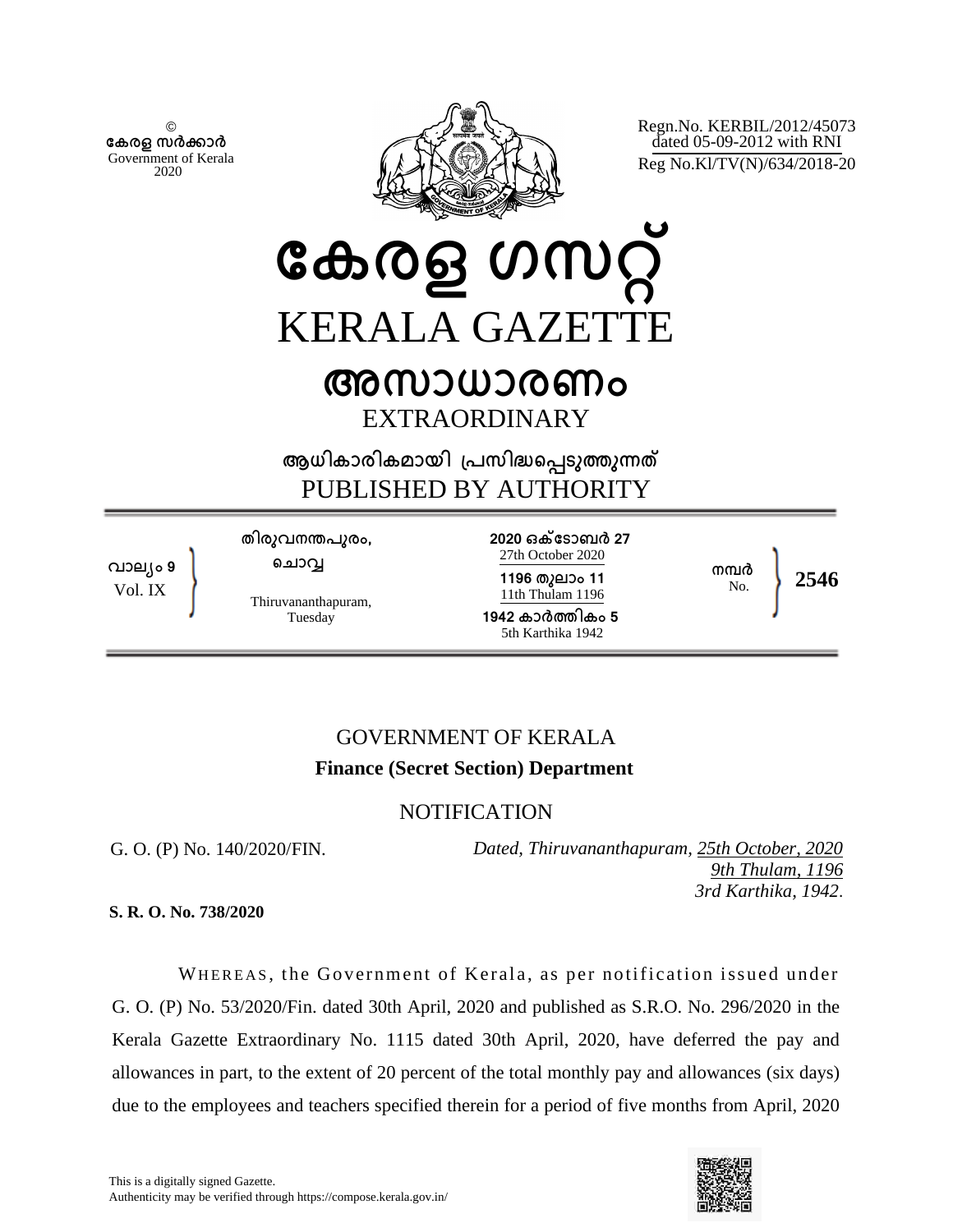to August, 2020 for the management of the situation arose out of the disaster and public health emergency of Corona Virus (COVID-19) pandemic;

AND WHEREAS, as per notification issued under G. O. (P) No. 64/2020/Fin. dated 21st May, 2020 and published as S.R.O. No. 337/2020 in the Kerala Gazette Extraordinary No. 1243 dated 21st May, 2020 the Government have exempted the employees and teachers who donated their one month gross salary to the Chief Minister's Distress Relief Fund in the wake of COVID-19 pandemic on or before 31st May, 2020 from such deferment and also decided to repay the part of the salary already deferred from such employees and teachers;

AND WHEREAS, as per notification issued under G. O. (P) No. 134/2020/Fin. dated 12th October, 2020 and published as S.R.O. No. 709/2020 in the Kerala Gazette Extraordinary No. 2423 dated 14th October, 2020 the Government have exempted the employees appointed on contract/temporary basis exclusively for COVID-19 duty from such deferment and also decided to repay the part of the salary already deferred from such employees;

AND WHEREAS, as per section 7 of the Kerala Disaster and Public Health Emergency (Special Provisions) Ordinance, 2020 (47 of 2020), the deferred payment, under sections 3, 4 and 5 has to be given back to such person or institution or employee, as the case may be, in such manner as may be mentioned in the notification issued by the Government to that effect, which shall be issued within six months from the date of the first notification issued under sections 3, 4 and 5;

NOW, THEREFORE, in exercise of the powers conferred by section 7 of the Kerala Disaster and Public Health Emergency (Special Provisions) Ordinance, 2020 (47 of 2020), the Government of Kerala hereby specify the manner in which the pay and allowances deferred as per notification issued under G. O. (P) No. 53/2020/Fin. dated 30th April, 2020 and published as S.R.O. No. 296/2020 in the Kerala Gazette Extraordinary No. 1115 dated 30th April, 2020 will be given back to such employees and teachers specified therein;

(1) Pay and allowances deferred from the salary of April 2020 to August 2020 would be merged in the Provident Fund on 1st April, 2021. Amount thus merged will only be permitted to withdraw after 1st June, 2021. Interest applicable to Provident Fund would also be applicable to such amount so remitted from the date of remittance.

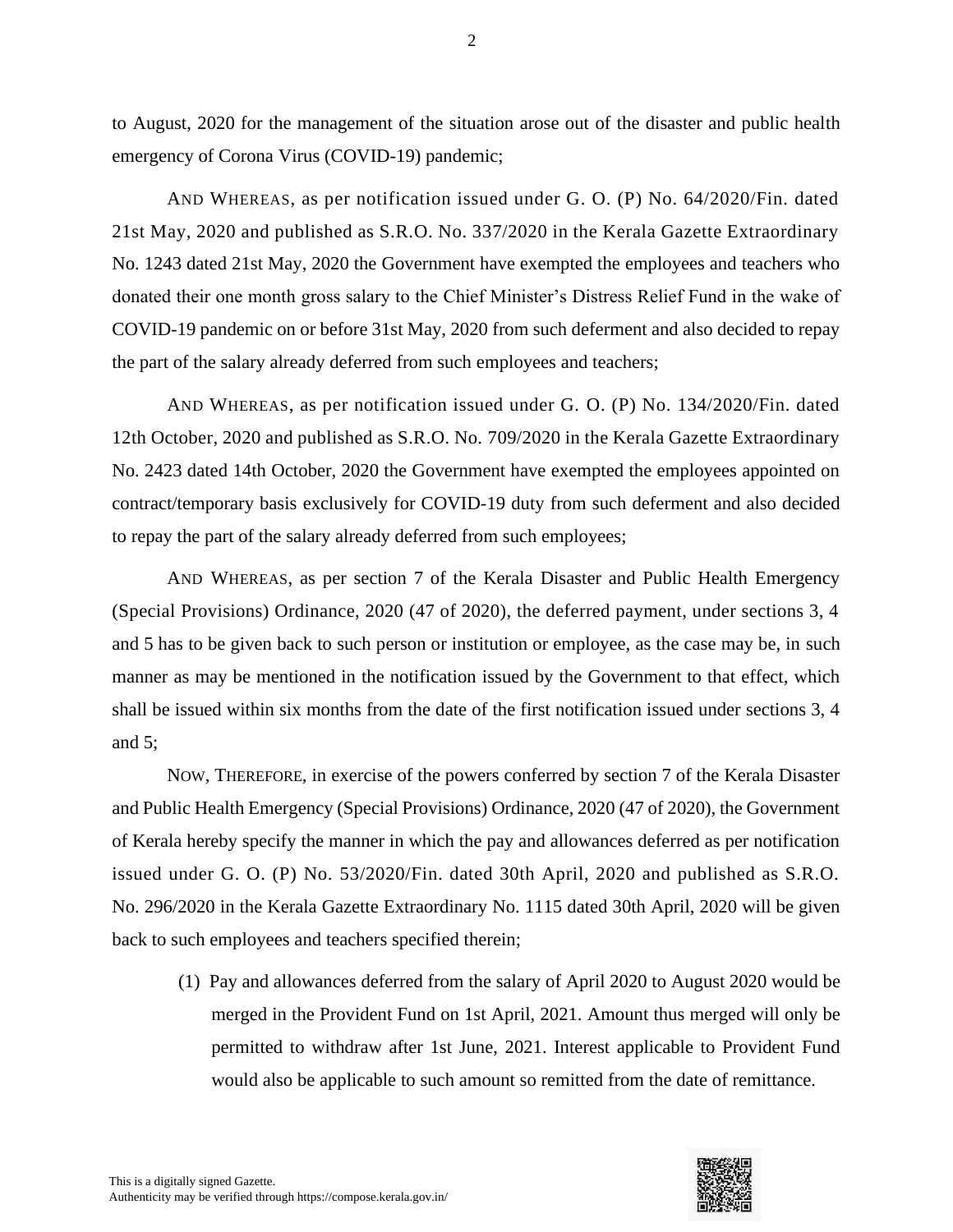(2) In the case of employees and teachers who do not have Provident Fund (including pensioners), deferred portion of pay and allowances would be repaid in monthly instalments in cash from 1st June, 2021. Each monthly instalment would be equivalent to the pay and allowances deferred during each month from April 2020 to August 2020.

By order of the Governor,

RAJESH KUMAR SINGH, *Additional Chief Secretary (Finance), Government of Kerala.*

## **Explanatory Note**

**(**This does not form part of the notification, but is intended to indicate its general purport.)

The Government of Kerala have deferred the pay and allowances in part, to the extent of 20 percent of the total monthly pay and allowances (six days) due to employees and teachers invoking the powers conferred under sections 4 and 5 of the Kerala Disaster and Public Health Emergency (Special Provisions) Ordinance, 2020 (30 of 2020) for the management of the situation arose out of the disaster and public health emergency of Corona Virus (COVID-19) pandemic, as per notification issued under G. O. (P) No. 53/2020/Fin. dated 30th April, 2020 and published as S.R.O. No. 296/2020 in the Kerala Gazette Extraordinary No. 1115 dated 30th April, 2020 subject to conditions mentioned therein. As per notification issued under G. O. (P) No. 64/2020/Fin. dated 21st May, 2020 and published as S.R.O. No. 337/2020 in the Kerala Gazette Extraordinary No. 1243 dated 21st May, 2020, the Government have exempted the employees and teachers who donate their one month gross salary to the Chief Minister's Distress Relief Fund in the wake of COVID-19 pandemic on or before 31st May, 2020 from such deferment and also decided to repay the part of the salary already deferred from such employees and teachers. As per notification issued under G. O. (P) No. 134/2020/Fin. dated 12th October, 2020